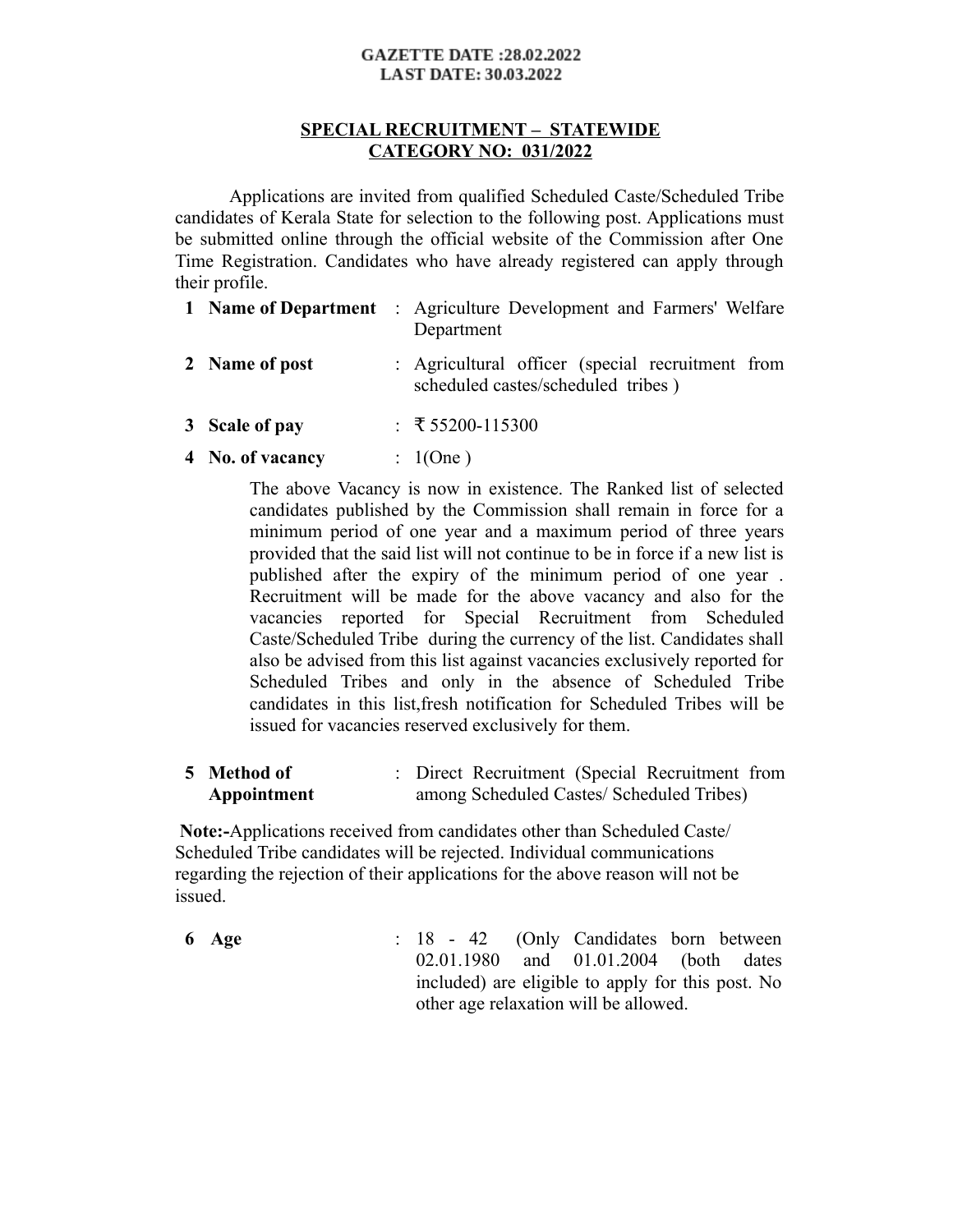**Note:-** In the absence of qualified candidates within the age limit the upper age limit shall be relaxed up to 50 years. But in no case the maximum age limit shall exceed 50 (Fifty) years.

## **7 Qualifications:**

B.Sc Degree in Agriculture / Horticulture awarded by the Kerala Agricultural University

OR

Degree in Agriculture / Horticulture from any other University recognised by the Indian Council of Agricultural Research.

List of such Universities is available in G.O. (MS) No. 73/05/AD dated 28.04.2005 and G.O. (MS) No. 101/08/AD dated 20.06.2008.

- Note: 1 Candidates with Post Graduate Degree in Agriculture who do not possess a basic degree in Agriculture will not be eligible to apply for this post.
	- 2 The Degree awarded by the colleges or Universities should be after the course of study having 10+2+4 pattern prescribed by I.C.A.R.
	- 3 If the caste of candidates is wrongly mentioned in their SSLC book, they should claim their original caste in their applications and should produce community certificate issued from concerned revenue authority and the Gazette Notification for the same at the time of certificate verification.

## **8 Mode of Submitting application:**

(A) Candidates must register as per 'One Time Registration' with the official website of Kerala Public Service Commission www.keralapsc.gov.in before applying for the post. Candidates who have already registered can apply by logging on to their profile using their User-ID and password. Candidates must click on the 'Apply Now' button of the respective posts in the Notification Link to apply for a post. The Photograph uploaded should be taken after 31.12.2012 . Name of the candidate and the date of photograph taken should be printed legibly at the bottom portion. The photograph once uploaded meeting all requirements shall be valid for 10 years from the date of uploading. But the candidates who register One Time Registration Profile after 01/01/2022 , should upload photograph taken within 6 months. There is no change in other instructions regarding the uploading of photographs. No application fee is required. Candidates are responsible for the correctness of the personal information and secrecy of password. . Before the final submission of the application on the profile the candidates must ensure correctness of the information in their profile. They must quote the User-ID for further communication with the Commission. Application submitted is provisional and cannot be deleted or altered after submission. Candidates are advised to take a print out or soft copy of the online application for future reference.Candidates can take the printout of the